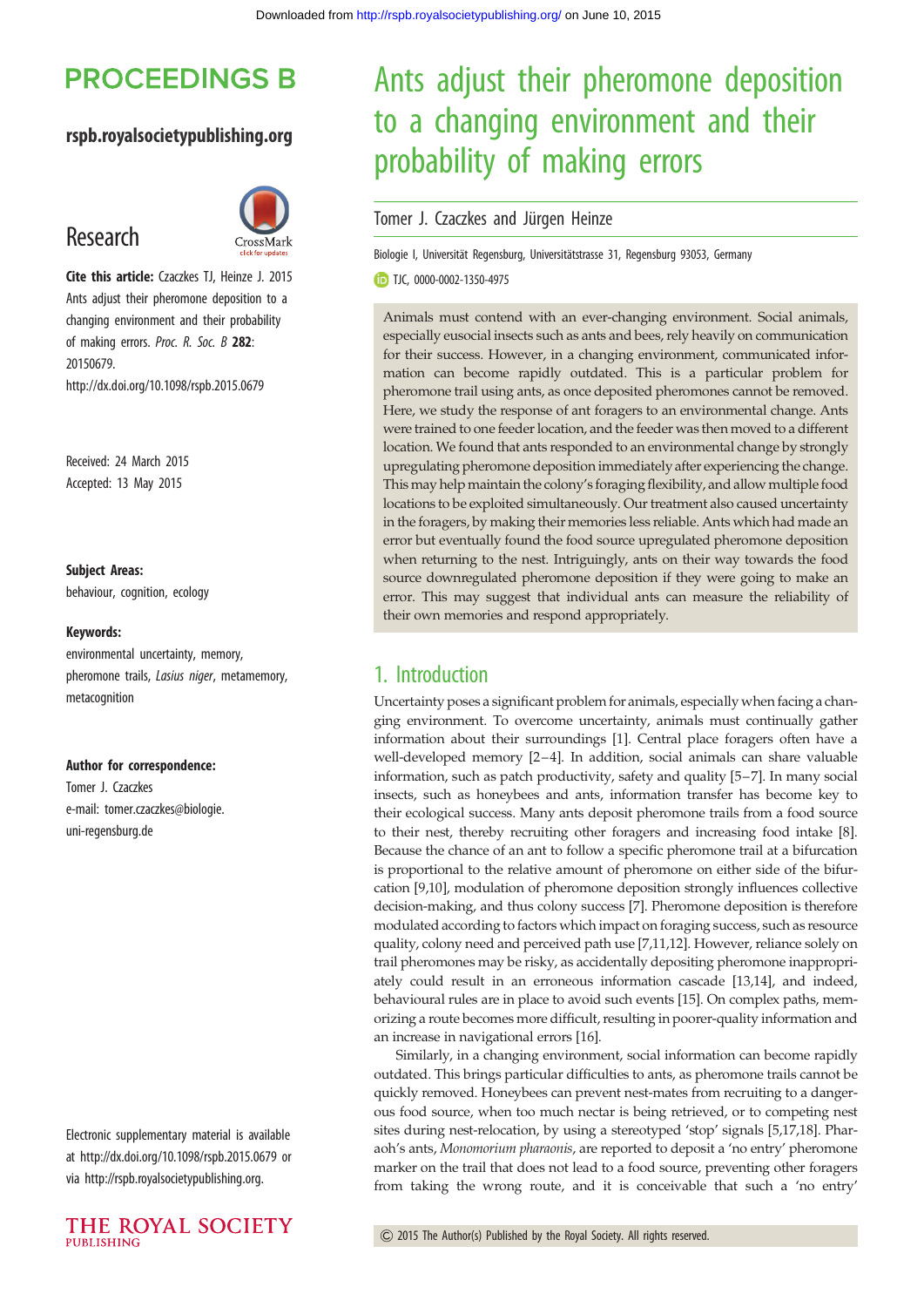

Figure 1. Experimental T-maze. Pheromone depositions were counted in the grey rectangular area. Ants were considered to have chosen one arm of the T-maze when their antennae had crossed a decision line. In every experiment, the feeder was first placed at the end of one arm of the T-maze, and after a set number of visits by the ants moved to the other arm.

pheromone could be deployed on outdated routes [[19](#page-4-0)]. However, apart from the one example in Pharaoh's ants, no other stop signals have been reported in ant organization.

An alternative method by which ant colonies could prevent redundant information from being harmful would be to upregulate the production of new information. In concrete terms, this would entail upregulating pheromone deposition in response to an environmental change.

To test this, we trained ants to a feeder location, and then changed the environment by changing the feeder location. We hypothesized that ants would respond to this change by upregulating pheromone deposition.

## 2. Material and methods

#### (a) Housing and maintenance of the ants

Colonies of the black garden ant, Lasius niger, were collected on the campus of the Ludwig-Maximilian University in Munich, and housed in plastic foraging boxes ( $40 \times 30 \times 20$  cm) with a layer of plaster of Paris on the bottom. Each box contained a circular plaster nest (14 cm diameter, 2 cm high). Colonies were queenless with 1000–2000 workers and small amounts of brood. Colonies were fed three times per week with Bhatkar diet, a mixture of egg, agar, honey and vitamins [\[20](#page-4-0)]. While being from a queenless colony may slightly affect the behaviour of ants, this is unlikely to affect the result of this experiment, as small amounts of brood were present in the nests [[21,22](#page-4-0)]. Colonies were deprived of food for 4 days prior to each trial to give high and consistent motivation for foraging and recruitment. Water was provided ad libitum.

#### (b) Experimental procedure

A colony was given access to a plastic T-maze (stem 15 cm long, head 22 cm, width 2 cm) via a drawbridge (figure 1). The T-maze and drawbridge were covered in printer paper overlays. Lines on the T-maze head 3 cm from the centre of the stem acted as 'decision lines', with ants whose antenna crossed the line being scored as having taken that direction. A bright light was placed to the right of the T-maze to act as an obvious landmark, and the experiment was carried out in a room containing many other landmarks the ants could use to form a route memory. A drop of 1 molar sucrose (Merck KGaA, Darmstadt, Germany) solution was placed on a small plastic platform at the end of one arm of the T-maze and acted as a feeder.

The first five ants to reach the feeder were individually marked on the abdomen with a dot of acrylic paint, and all other ants were removed and replaced in the foraging box. This prevented unmarked ants from visiting the feeder, depositing pheromone or otherwise interfering with the experiment. Unmarked ants were then prevented from entering the T-maze using the drawbridge. The marked ants were allowed to perform either 1, 3, 5, 10 or 15 visits to the feeder (training phase). The location of the feeder was then switched to the other arm of the T-maze. The variation in the number of training visits was implemented in order to characterize the foraging persistence of the ants, results of which are presented elsewhere [\[23](#page-5-0)]. Trained ants began by searching the old feeder location, but eventually discovered the new feeder location, and then were allowed to make further return trips to the feeder (testing phase). During both the outwards (towards the feeder) and return (towards the nest) journey, the number of pheromone depositions performed by each ant was counted on the 3 cm section of the T-maze stem nearest to the T-maze head (figure 1). Pheromone deposition in L. niger is a highly stereotyped behaviour, and easily quantified by eye [\[7](#page-4-0)]. The arm chosen by each ant at each visit was also noted. As the presence of trail pheromone itself reduces pheromone deposition [[16](#page-4-0)], the paper overlay covering the T-maze head was either removed whenever an ant walked over it (pheromone-removed treatment) or was left in place throughout the experiment (pheromone-allowed treatment). Once all the marked ants had made a correct decision (as defined by the decision lines) on at least three consecutive visits to the new feeder location, the ants were removed from the colony, and the experiment ended. Each colony was tested twice at each level of training visits, once with pheromone being removed and once with pheromone remaining in place. In half of the experiments the training visits were to the right, and on the other half to the left. This was randomly assigned. A total of 413 ants from eight colonies were tested.

#### (c) Statistical analysis

Statistical analyses were carried out in R v. 3.1.0 [\[24\]](#page-5-0) using generalized linear-mixed models [[25](#page-5-0)]. Following Forstmeier & Schielzeth [[26](#page-5-0)], we included in the tested models only factors and interactions for which we had a priori reasons for including.

As the pheromone deposition behaviour of ants heading towards the food source (outgoing) and ants returning to the nest is known to be very different [[15,16,](#page-4-0)[27](#page-5-0)], we analysed the behaviour of outgoing and returning ants separately. As multiple data points were collected from each individual 2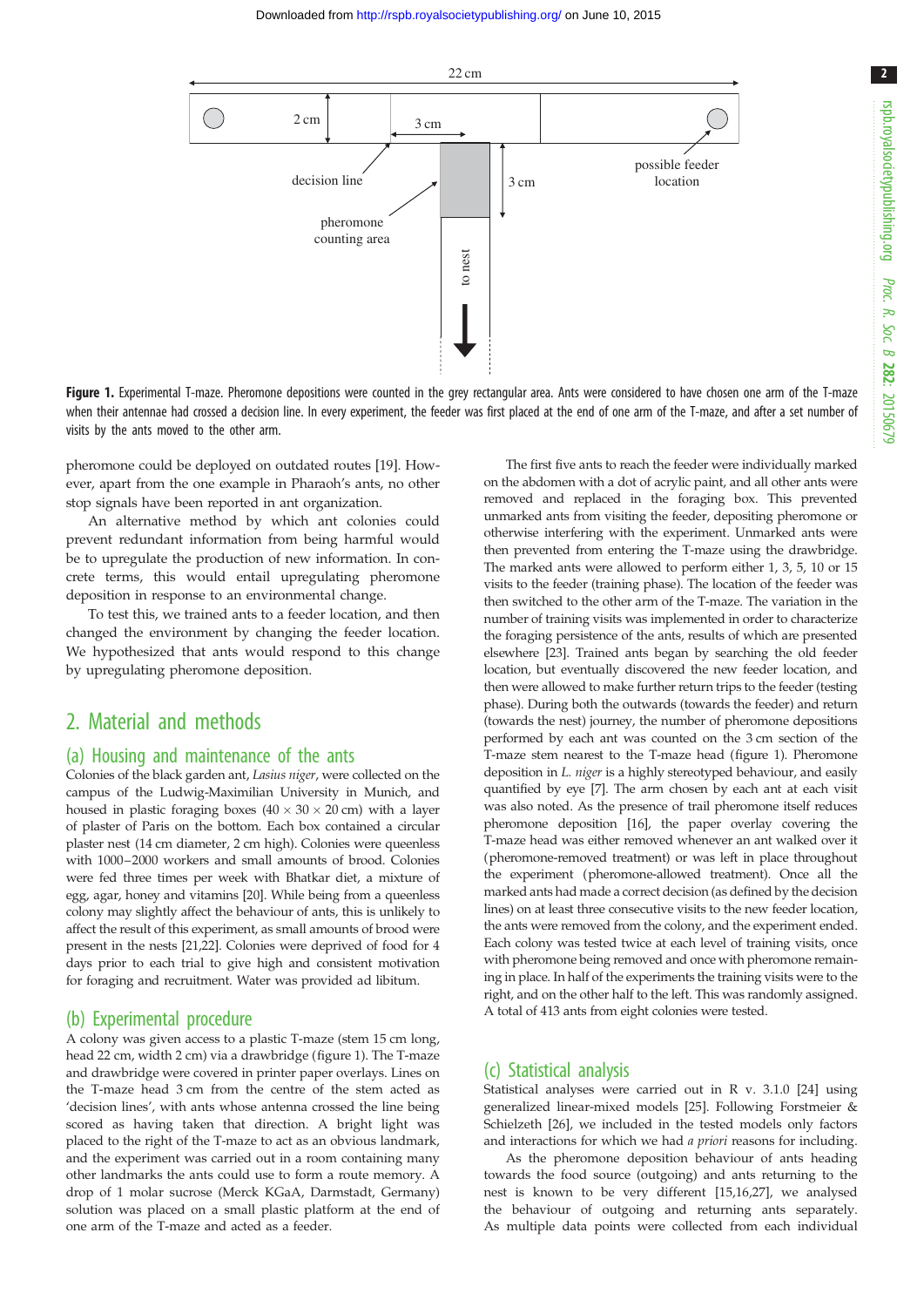<span id="page-2-0"></span>

Figure 2. Main figure: mean pheromone depositions of ants returning from the food source to the nest, by the visit number relative to the food source location change. Note that pheromone deposition is upregulated immediately after experiencing the change event. For clarity, this figure shows data only from experiments in which ants made 15 training visits to the original feeder location before the food source location was changed. See the electronic supplementary material figure S1 for similar figures from all change treatments. Inset: mean pheromone depositions of returning ants by whether or not they had experienced an environmental change event, and whether or not they had made a branch choice error before finally locating the food. This figure shows data from both ants which did and did not deposit pheromone. See the electronic supplementary material, S1 for two similar figures (figures S2 and S3) for deposition probability of ants and deposition intensity of depositing ants. Electronic supplementary material, S1 also contains all statistical results for the post hoc pairwise analyses. (Online version in colour.)

and multiple ants were tested per colony, ant and colony identity were added as random effects, with ant identity nested inside colony identity. Binomial data (pheromone deposited or not) were modelled using a binomial distribution and logit link function. Count data (number of pheromone depositions for ants, which deposited pheromone at least once) were modelled using a Poisson distribution using a log link function.

The following model formulae were used, and each model was run twice; once for outgoing and once for returning ants.

To test whether an environmental change elicits a change in pheromone deposition:

pheromone deposited or not OR number of pheromone

depositions = pheromone.removed? + visit

þ directly.after.switch

þ (random effects: ant nested within colony)

With 'pheromone.removed?', 'visit' and 'directly.after.switch' as fixed effects.

As Czaczkes et al. [[16](#page-4-0)] found that ants which had made an error while outgoing deposited more pheromone when returning, we also tested for this effect. Furthermore, in an initial survey of the data, it seemed that ants which were about to make an error decreased their pheromone deposition. We also tested explicitly for this effect. The model formulae used were as follows:

#### (for returning ants)

pheromone deposited or not OR number of pheromone

depositions = just.made.an.error? + directly.after.switch

 $+$  (random effects: ant nested within colony)

#### (for outgoing ants)

pheromone deposited or not OR number of pheromone

- $depositions = will.make.an_error.this.visit?$
- $\phi$  + directly.after.switch + (random effects: ant nested within colony)

With 'just.made.an.error?', 'will.make.an.error.this.visit?' and 'directly.after.switch' as fixed effects.

Finally, to explicitly disentangle the effects of making an error and of experiencing an environmental change, we performed post hoc pairwise comparisons between the four possible combinations of error/no error and change/no change. Likewise, to explicitly disentangle the effort of making an error and travel direction, we performed post hoc pairwise comparisons between the four possible combinations of error/ no error and travelling outwards/returning to nest.

### 3. Results

#### (a) Response of ant to an environmental change

Immediately following a change in feeder locations, trained ants that had found a changed feeder position dramatically increased the number of pheromone depositions on their way back to the colony. The proportion  $(Z = 7.61$ ,  $p < 0.001$ ) and the number (Z = 5.53,  $p < 0.001$ ) of depositions increased (main figure in figure 2). This was true of both ants which had correctly followed their memory to the old (now empty) feeder location, and those ants which had mistakenly taken the wrong path to the new (now rewarding) feeder location (figure 2 inset).

Conversely, outgoing ants, which had just experienced an environmental change on their previous visit, were less likely to deposit pheromone ( $Z = -2.71$ ,  $p = 0.0067$ ) even though they all did eventually relocate the feeder during the previous visit. However, of the ants that did choose to deposit pheromone, the number of pheromone depositions performed did not change ( $Z = 0.81$ ,  $p = 0.42$ ). Surprisingly, whether or not pheromone was removed from the stem of the maze had no effect on either deposition probability (outgoing  $Z = 1.43$ ,  $p = 0.15$ , returning  $Z = 1.45$ ,  $p = 0.15$ ) or intensity (outgoing

3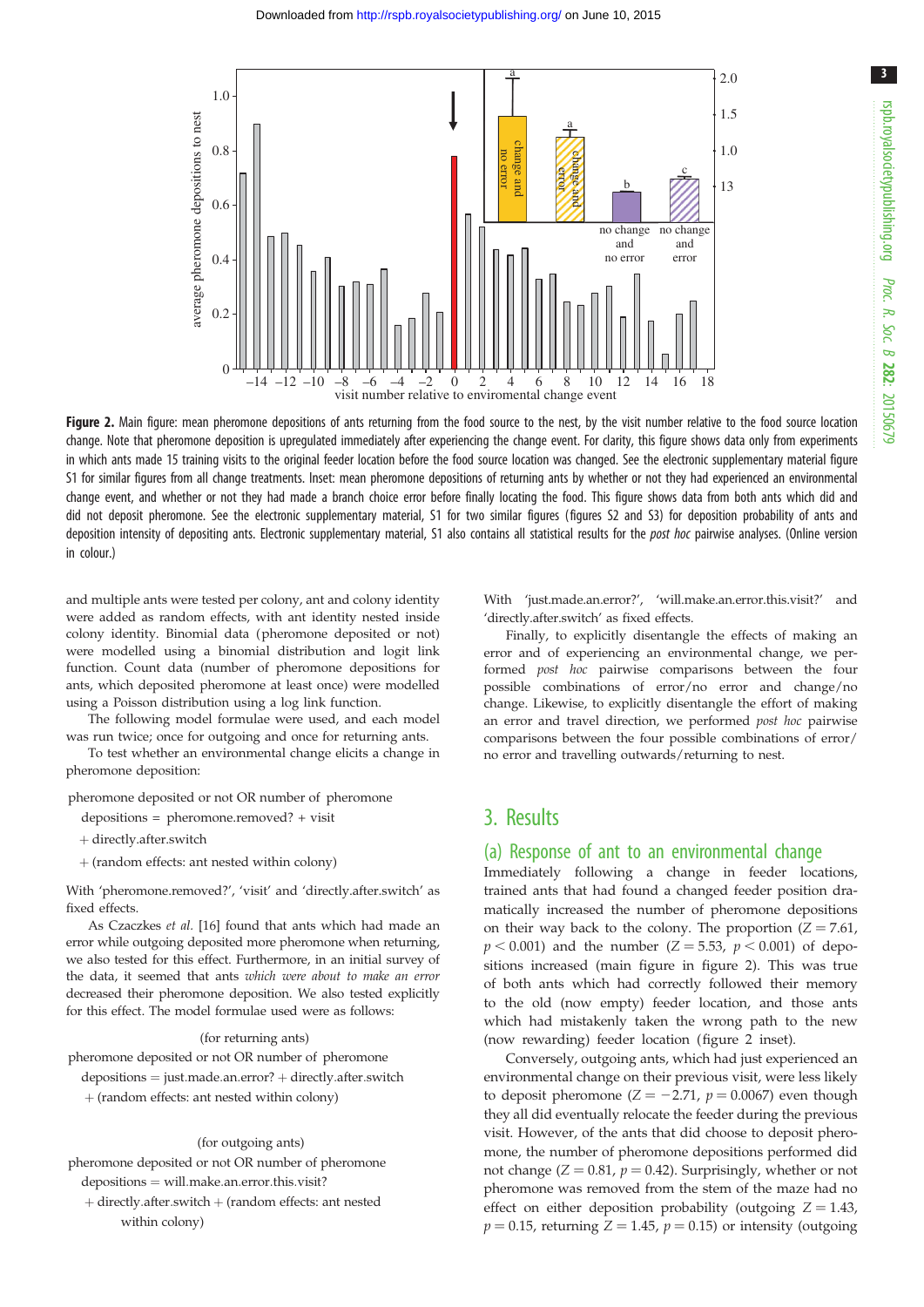$Z = 0.99$ ,  $p = 0.32$ , returning  $Z = 0.93$ ,  $p = 0.35$ ). As reported previously [\[16](#page-4-0)[,27](#page-5-0)], in later visits, ants were less likely to deposit pheromone (outgoing  $Z = -8.51$ ,  $p < 0.001$ , returning  $Z = -8.02$ ,  $p < 0.001$ ), and when they did, they did so less intensely (outgoing  $Z = -6.49$ ,  $p < 0.001$ , returning  $Z = -5.85$ ,  $p < 0.001$ ) in later visits.

#### (b) Response of ant to making an error

When returning to the nest after eventually finding the feeder, ants which had just made an error increased both the probability (Z = 6.40,  $p < 0.001$ ) and intensity (Z = 2.03,  $p =$ 0.043) of pheromone deposition, even after any effect of environmental change had been taken into account [\(figure 2](#page-2-0) inset and figure 3). Post hoc analysis revealed that the upregulation of pheromone deposition in response to an environmental change and in response to making an error are separate phenomena (see [figure 2](#page-2-0) inset and electronic supplementary material, S1 for statistical test results).

Most surprisingly, outgoing ants which were about to make an error were significantly less likely to choose to deposit pheromone ( $Z = -6.19$ ,  $p < 0.001$ , see figure 3 and electronic supplementary material, S1 and figure S4). However, of the ants that chose to deposit pheromone, the intensity of pheromone deposition was unchanged (see the electronic supplementary material, S1 and figure S5).

## 4. Discussion

We found that ants strongly upregulate pheromone deposition in response to an environmental change. This might also be seen as ants upregulating pheromone deposition on finding a new, unexpected, food source. Decision-making systems based on positive feedback loops, such as the ants' pheromone-based recruitment, are very adept at reaching collective decisions, but are susceptible to becoming trapped in initial decisions [\[28](#page-5-0) –[30](#page-5-0)]. This is because pheromone trails leading to initially chosen options become so strong as to outcompete any incipient trails to new options. Even if a better resource is found, the strong recruitment of a few ants cannot produce a trail strong enough to compete with the established trail. Likewise, algorithms based on positive feedback and ant colony optimization (ACO) can also suffer from early convergence and becoming trapped in local optima [\[31](#page-5-0)], as early paths strongly constrain future exploration of the available options by the algorithm. By implementing a rule upregulating pheromone deposition after an environmental change, colonies and ACO algorithms may be able to respond more rapidly to environmental changes, by facilitating the breaking out from previous decisions.

However, this response is seemingly only open to systems composed of agents with a memory. Only by comparing the previous situation to the current one can an environmental change be noted. However, an alternative behaviour, which does not require a memory, would be for ants to upregulate pheromone when returning on an unmarked path, and in fact, pheromone deposition of returning ants is higher on unmarked paths [\[7](#page-4-0),[15,](#page-4-0)[32](#page-5-0)]. Decision-making in biological systems is characterized by multiple redundant or complementary mechanisms, and it is thus perhaps not surprising to find two separate mechanisms, which seem to fulfil the same role. A further alternative to upregulating recruitment in the face of environmental change would be



Figure 3. When travelling outwards towards a food source, ants deposited less pheromone if they were going to make an error at an upcoming bifurcation. When returning to the nest, ants which had made an error deposited more pheromone than ants which had made a correct decision. Different letters denote statistically significant values. These patterns are mainly driven by the proportion of ants choosing to deposit pheromone, and not by the modulation of the number of pheromone depositions by depositing ants. See the electronic supplementary material, S1 for similar figures (figures S5 and S6) in which pheromone laying probability and intensity are separated and for statistical details. Data from all visits and all treatments are pooled for clarity in this figure. (Online version in colour.)

to downregulate recruitment to the old food location. Indeed, honeybees can employ a piping signal to stop recruitment to dangerous food sources, and to prevent decision-making deadlocks [[5](#page-4-0),[17,18\]](#page-4-0). We might expect honeybees, which have an excellent memory, to also show an upregulation in recruitment when faced with an environmental change. Likewise, it may be fruitful to search for a downregulation signal in ant recruitment systems. In honeybees, downregulation might be more straightforward, as individual dancing bees may be targeted. As ants deposit a pheromone trail and then leave, other mechanisms, such as perhaps a 'no entry' signal [[19\]](#page-4-0), might need to be employed.

Another potential benefit of responding to a changing environment by upregulating pheromone deposition would be in maintaining the pheromone trail as an 'external memory' [[8](#page-4-0)]. Positive-feedback-based systems tend to converge on a single decision—a process termed 'symmetry breaking' [[30,33](#page-5-0)]. By upregulating recruitment to new or underused resources such convergence may be avoided. Computer scientists tellingly have implemented rules strengthening underused parts of a network, specifically to prevent early convergence [[34\]](#page-5-0). Other mechanisms for coping with environmental change include reducing the intensity of recruitment, or using more linear positive feed-back mechanisms, such as individual recruitment [\[29,35](#page-5-0)-37].

The apparent response of ants to making an error by upregulating pheromone deposition on the return journey has been described previously [\[16\]](#page-4-0). Intriguingly, we also found that outgoing ants which went on to make an error deposited less pheromone. This seems to imply that the ants can judge the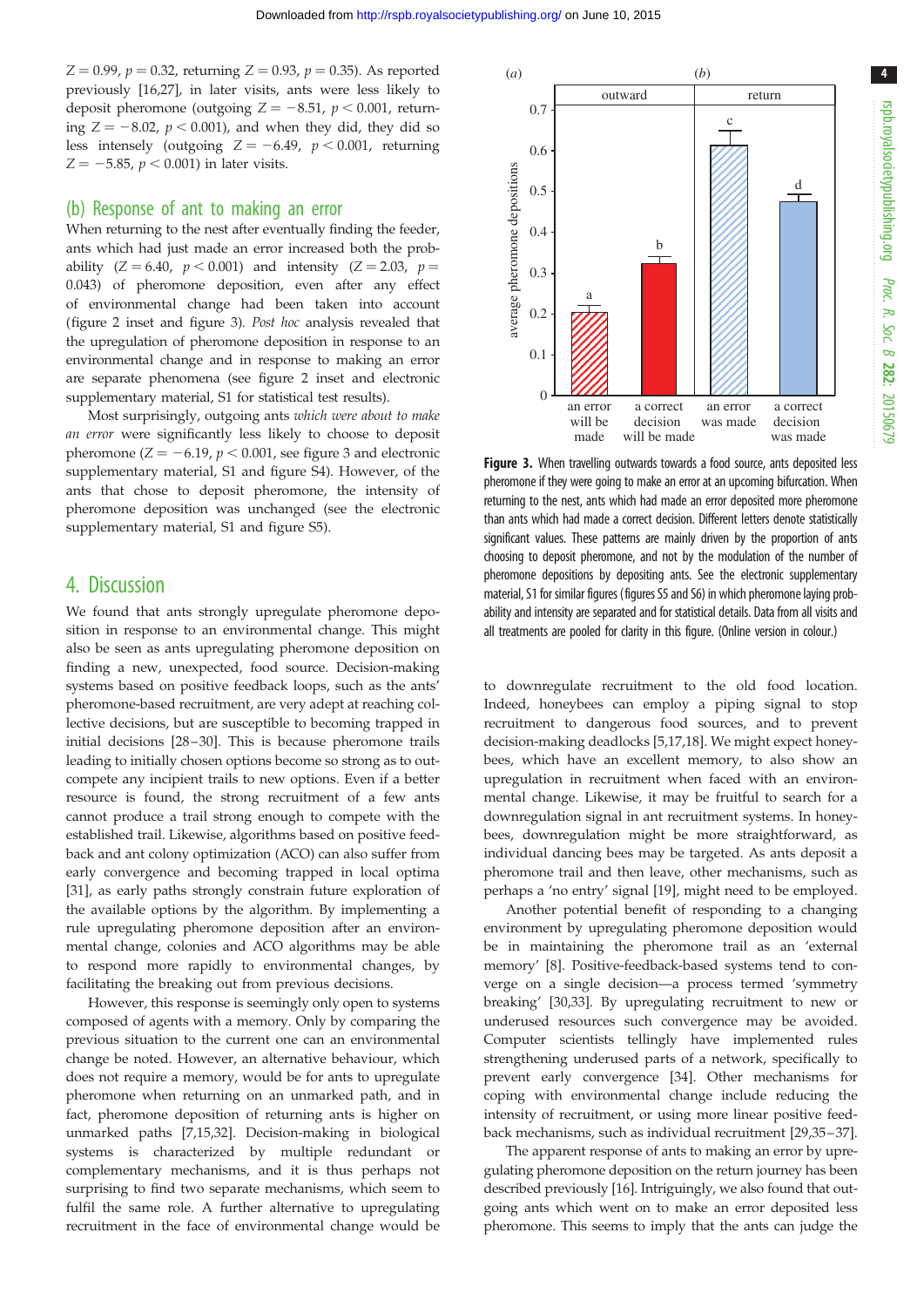5

<span id="page-4-0"></span>quality of their own memories, and respond accordingly: if the ant does not trust its own memory, it deposits less pheromone. The ability to assess the quality of a memory (known as metamemory judgement, which is an aspect of metacognition) is a highly advanced cognitive ability, which has previously only be demonstrated in mammals and some birds [\[38](#page-5-0)–[41\]](#page-5-0). Social insects, such as ants and honeybees, are often found to have impressive cognitive abilities, such as making generalizations (e.g. something being similar or different to something) and learning abstract relationships between stimuli [\[42](#page-5-0)–[45\]](#page-5-0). Nonetheless, it is hard to believe that such tiny-brained animals are capable of such an advanced cognitive feat. However, a recent study showed that honeybees are capable of selectively 'opting out' of difficult choices [\[46](#page-5-0)], although the authors stopped short of definitively claiming that metacognition was being used. Their study could not disentangle metacognition from simple association of the more difficult stimulus with the 'opt-out' decision. While our study avoids this particular pitfall and other problems which plague demonstrations of metacognition [\[47](#page-5-0)–[49](#page-5-0)] (see the electronic supplementary material, S1), it was not designed specifically to address this question. Thus, one could conceive of several alternative explanations for our findings, which do not invoke metacognition. For example, it is possible that a third factor which we did not control, e.g. age, may predict both pheromone deposition and learning accuracy (although the opposite pattern found for returning ants speaks against this example). Individual variation between ants may also have caused the correlation we report. We therefore do not claim a definitive demonstration of metacognition in ants. Nonetheless, our findings, alongside similar results from honeybees [[46](#page-5-0)], are suggestive

of metacognitive abilities in social insects. As Smith [[40,47\]](#page-5-0), one of the founders of the field of metacognition, warns: we must also be careful that over-stringent demands for demonstrations of cognitive abilities do not cause us to 'throw the baby out with the bathwater'.

Ants and social insects, in general, have a wide variety of elegant behavioural rules, which allow them to reach adaptive collective decisions in an ever-changing environment. The combination of individual cognitive abilities, such as a memory, alongside the ability to communicate information, allows for added complexity [8[,23](#page-5-0)]. Whether or not they also possess metacognitive abilities, social insects demonstrate an impressive array of behavioural adaptations. While we have learned a great deal about social insect organization, and applied some of what we have learned, there are clearly many more aspects left to apply, and much more to learn about how social insects make decisions.

Ethics. No licences or permits were required for this research, and no ethical approval was required.

Data accessibility. The raw data from these experiments is accessible via Dryad<http://dx.doi.org/10.5061/dryad.mr73c>.

Authors' contributions. T.J.C. conceived and designed the study, collected and analysed the empirical data, and wrote the manuscript; J.H. co-coordinated the project and critically revised the manuscript. All authors gave final approval for publication.

Competing interests. We declare we have no competing interests.

Funding. T.J.C. was supported by an Alexander von Humboldt postdoctoral fellowship. J.H. received no funding for work on this project. Acknowledgements. Many thanks to Carolin Iglhaut for help with data collection, and to Balint Marko and several anonymous reviewers for comments on an earlier versions of this manuscript.

## **References**

- 1. Dall SRX, Giraldeau L-A, Olsson O, McNamara JM, Stephens DW. 2005 Information and its use by animals in evolutionary ecology. Trends Ecol. Evol. 20, 187– 193. ([doi:10.1016/j.tree.2005.01.010\)](http://dx.doi.org/10.1016/j.tree.2005.01.010)
- 2. Collett TS, Collett M. 2002 Memory use in insect visual navigation. Nat. Rev. Neurosci. 3, 542– 552. [\(doi:10.1038/nrn872](http://dx.doi.org/10.1038/nrn872))
- 3. Wallraff HG. 2005 Avian navigation: pigeon homing as a paradigm. Berlin, Germany: Springer.
- 4. Collett M, Chittka L, Collett TS. 2013 Spatial memory in insect navigation. Curr. Biol. 23, R789 –R800. ([doi:10.1016/j.cub.2013.07.020\)](http://dx.doi.org/10.1016/j.cub.2013.07.020)
- 5. Nieh J. 2010 A negative feedback signal that is triggered by peril curbs honey bee recruitment. Curr. Biol. 20, 310–315. ([doi:10.1016/j.cub.2009.12.060\)](http://dx.doi.org/10.1016/j.cub.2009.12.060)
- 6. Valone TJ. 1996 Food-associated calls as public information about patch quality. Oikos 77, 153– 157. ([doi:10.2307/3545595\)](http://dx.doi.org/10.2307/3545595)
- 7. Beckers R, Deneubourg JL, Goss S. 1993 Modulation of trail laying in the ant Lasius niger (Hymenoptera: Formicidae) and its role in the collective selection of a food source. J. Insect Behav.  $6$ ,  $751 - 759$ . ([doi:10.](http://dx.doi.org/10.1007/BF01201674) [1007/BF01201674\)](http://dx.doi.org/10.1007/BF01201674)
- 8. Czaczkes TJ, Grüter C, Ratnieks FLW. 2015 Trail pheromones: an integrative view of their role in colony organisation. Annu. Rev. Entomol. 60, 30.1-30.19. [\(doi:10.1146/annurev-ento-010814-020627](http://dx.doi.org/10.1146/annurev-ento-010814-020627))
- 9. Hangartner W. 1967 Spezifität und Inaktivierung des Spurpheromons von Lasius fuliginosus Latr. und Orientierung der Arbeiterinnen im Duftfeld. J. Comp. Physiol. A Neuroethol. Sens. Neural. Behav. Physiol. 57, 103– 136. ([doi:10.1007/BF00303068\)](http://dx.doi.org/10.1007/BF00303068)
- 10. Thienen W. von, Metzler D, Choe D-H, Witte V. 2014 Pheromone communication in ants: a detailed analysis of concentration-dependent decisions in three species. Behav. Ecol. Sociobiol.  $68$ ,  $1-17$ . [\(doi:10.1007/s00265-014-1770-3](http://dx.doi.org/10.1007/s00265-014-1770-3))
- 11. Mailleux A-C. 2006 Starvation drives a threshold triggering communication. J. Exp. Biol. 209, 4224– 4229. [\(doi:10.1242/jeb.02461\)](http://dx.doi.org/10.1242/jeb.02461)
- 12. Czaczkes TJ, Grüter C, Ratnieks FLW. 2013 Negative feedback in ants: crowding results in less trail pheromone deposition. J. R. Soc. Interface 10, 20121009. ([doi:10.1098/rsif.2012.1009\)](http://dx.doi.org/10.1098/rsif.2012.1009)
- 13. Bikhchandani S, Hirshleifer D, Welch I. 1992 A theory of fads, fashion, custom, and cultural change as informational cascades. J. Polit. Econ. 100, 992 – 1026. ([doi:10.1086/261849](http://dx.doi.org/10.1086/261849))
- 14. Schneirla TC. 1944 A unique case of circular milling in ants, considered in relation to trail following and the general problem of orientation. Am. Mus. Novit. 1254,  $1 - 26$ .
- 15. Czaczkes TJ, Grüter C, Jones SM, Ratnieks FLW. 2011 Synergy between social and private information

increases foraging efficiency in ants. Biol. Lett. 7, 521– 524. [\(doi:10.1098/rsbl.2011.0067](http://dx.doi.org/10.1098/rsbl.2011.0067))

- 16. Czaczkes TJ, Grüter C, Ratnieks FLW. 2013 Ant foraging on complex trails: route learning and the role of trail pheromones in Lasius niger. J. Exp. Biol. 216, 188– 197. [\(doi:10.1242/jeb.076570](http://dx.doi.org/10.1242/jeb.076570))
- 17. Nieh JC. 1993 The stop signal of honey bees: reconsidering its message. Behav. Ecol. Sociobiol. 33, 51 – 56. ([doi:10.1007/BF00164346\)](http://dx.doi.org/10.1007/BF00164346)
- 18. Seeley TD, Visscher PK, Schlegel T, Hogan PM, Franks NR, Marshall JAR. 2011 Stop signals provide cross inhibition in collective decision-making by honeybee swarms. Science 335, 108 - 111. [\(doi:10.](http://dx.doi.org/10.1126/science.1210361) [1126/science.1210361](http://dx.doi.org/10.1126/science.1210361))
- 19. Robinson EJH, Jackson DE, Holcombe M, Ratnieks FLW. 2005 Insect communication: 'no entry' signal in ant foraging. Nature 438, 442. [\(doi:10.1038/438442a](http://dx.doi.org/10.1038/438442a))
- 20. Bhatkar A, Whitcomb WH. 1970 Artificial diet for rearing various species of ants. Fla. Entomol. 53, 229– 232. [\(doi:10.2307/3493193](http://dx.doi.org/10.2307/3493193))
- 21. Herbers J, Choiniere E. 1996 Foraging behaviour and colony structure in ants. Anim. Behav. 51, 141– 153. [\(doi:10.1006/anbe.1996.0012\)](http://dx.doi.org/10.1006/anbe.1996.0012)
- 22. Portha S, Deneubourg J-L, Detrain C. 2004 How food type and brood influence foraging decisions of Lasius niger scouts. Anim. Behav. 68, 115-122. ([doi:10.1016/j.anbehav.2003.10.016](http://dx.doi.org/10.1016/j.anbehav.2003.10.016))